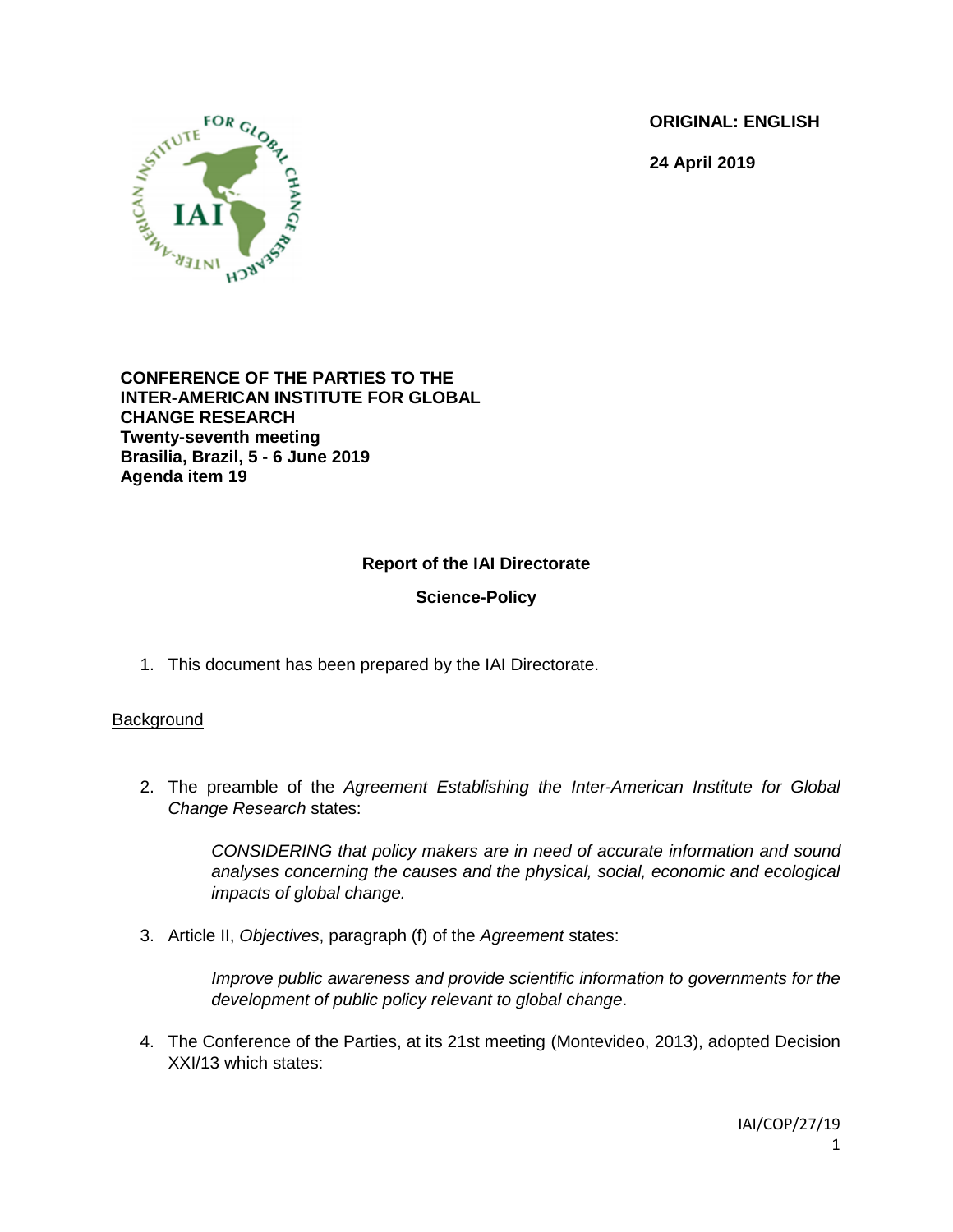*The CoP approved the establishment of an Advisory Committee on Science-Policy Liaison. The committee will provide advice to the CoP and the IAI Directorates on how to use and design science for policy and decision-making.* 

5. The IAI Science Policy Advisory Committee (SPAC), at its joint meeting with the Scientific Advisory Committee on 18 June 2018, which was held back-to-back with the 26th meeting of the Conference of the Parties (Antigua, 2018) (CoP-26), made four recommendations on activities<sup>1</sup> related to science-policy, which were adopted. The Conference of the Parties at its 26<sup>th</sup> meeting (CoP-26, Antigua, 2018) adopted Decisions XXVI/8, XXVI/9, XXVI/10 and XXVI/11, which state, respectively:

> *The Conference of the Parties directs the Executive Council and the Standing Committee for Rules and Procedures, with the support of the IAI Directorate, to draft rules of procedure for election of the Science-Policy Advisory Committee for consideration at the twenty-seventh meeting of the Conference of the Parties.*

> *The Conference of the Parties directs the Scientific Advisory Committee and the Science-Policy Advisory Committee to hold its meetings, physical and virtual, jointly.*

> *The Conference of the Parties decided to re-schedule elections to the Science-Policy Advisory Committee to its twenty-seventh meeting.*

> *The Conference of the Parties instructs the Directorate, in collaboration with the Science Advisory Committee, the Science-Policy Advisory Committee and interested Parties, to draft a new IAI Strategic Plan for consideration at the twenty-seventh meeting of the Conference of the Parties.*

6. This document summarizes activities undertaken in support of these recommendations as well as other activities.

# Activities related to Science-Policy Advisory Committee Recommendations

7. The IAI Directorate drafted Rules of Procedure for the SPAC, contained in document no. IAI/COP/27/9/Annex 2, *Report of the Science Policy Advisory Committee*, for consideration by the 27th meeting of the Conference of the Parties (CoP-27, Brasilia, 2019). The report also describes activities of the SPAC during the 2018-2019 intersessional period including the drafting of a new IAI Strategic plan and its contributions to the updating of the IAI Scientific agenda.

 $\overline{\phantom{a}}$ <sup>1</sup> IAI Science Policy Advisory Committee (SPAC), *Report of the 2nd Joint Meeting of the Scientific Advisory Committee and the Science Policy Advisory Committee*, 18 June 2018 (see: http://www.iai.int/wpcontent/uploads/sac-spac-2-1-e.pdf)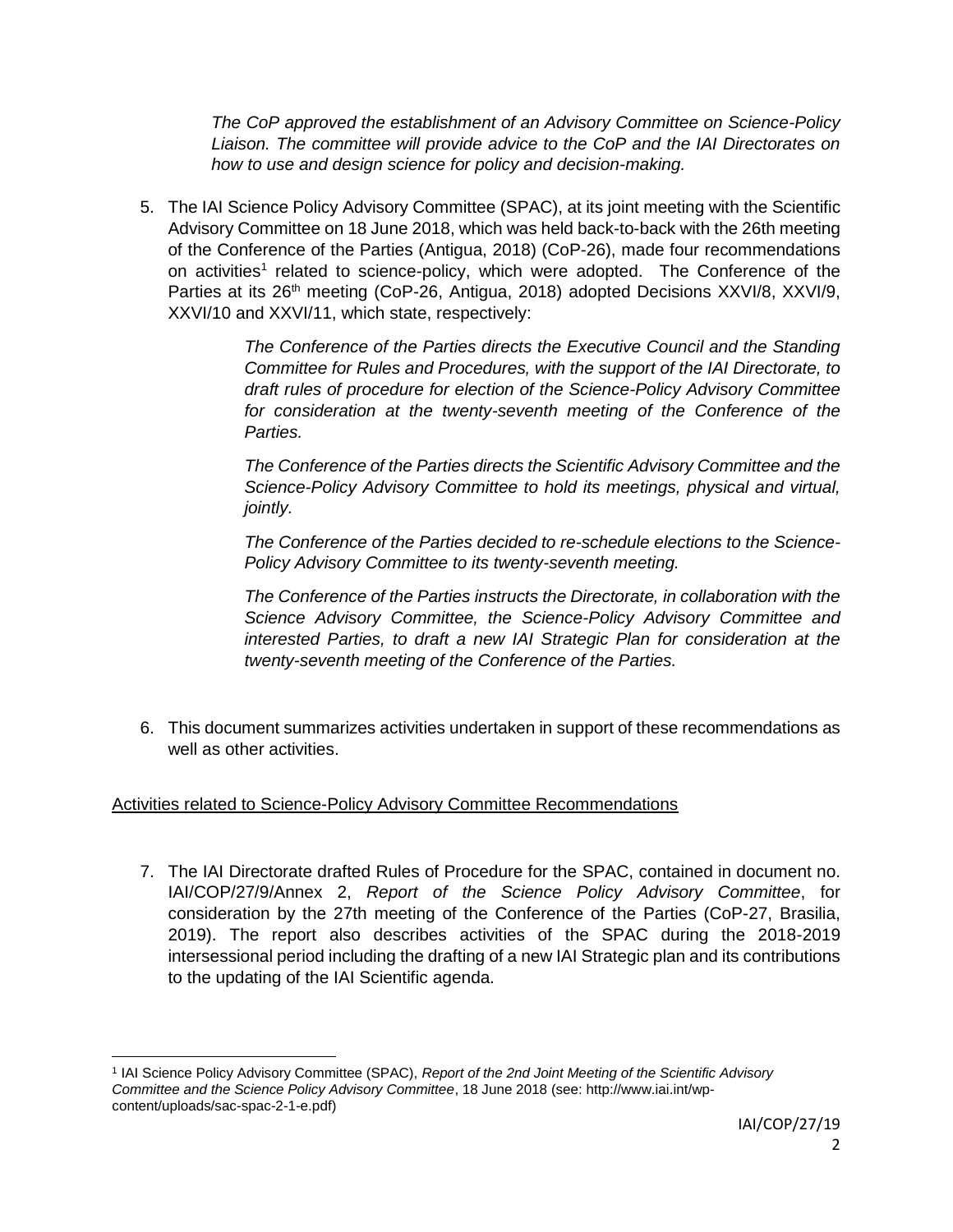### Science policy impacts from Collaborative Research Network (CRN3)

8. During fall 2018, the IAI's third Collaborative Research Network (CRN3) concluded its projects after six years. This final year was a capstone for the multi-national, transdisciplinary program, and the primary focus of activities was on linking the results of the projects to assist in the development of public policy in the Americas. A summary of project results is available in Annex 2 of this report

### Establishing working relationships with multilateral environmental agreements and organizations

- 9. The approach adopted by the IAI Directorate when undertaking activities is multi-facet and reflects awareness that urgent improvement in the provision of scientific information to governments is needed. It includes, but is not limited to: building on existing collaboration and establishing relationships with multilateral environmental agreements and organizations, where appropriate; working with Parties; raising awareness of the IAI to non-Parties and to Parties not engaged in IAI activities; engaging Parties in capacity building activities; and, partnering with the IAI scientific community, especially, its Principal Investigators, in the planning and implementation of these activities.
- 10. The IAI Directorate has established cooperation with multilateral framework agreements and mechanisms where decisions relevant to global change are adopted at a global level but impact also at the regional and national levels and reflect national priorities identified by Parties. For example, some IAI Parties take into account decisions under these frameworks and are often articulated by National Biodiversity Strategies and Action Plans, Nationally Determined Contributions, the United Nations Biodiversity Strategic Plan and its Aichi Targets, and the Sustainable Development Goals, among others.
- 11. The document on agenda item 18, *Report of the IAI Directorate: Global outreach and cooperation* (no. IAI/COP/27/18), describes in detail the working relationships established with multilateral framework agreements and mechanisms including but not limited to: the Convention on Biological Diversity, United Nations Framework Convention on Climate Change, Intergovernmental Panel on Climate Change and the Intergovernmental Science-Policy Platform on Biodiversity and Ecosystem Services, among others. It also describes activities of relevance to the provision of information to governments. Parties are invited to take note of that document.

# Working with Parties

12. Special efforts were made by the IAI Directorate to assist IAI Parties in enhancing their capacities with regard to processes related to science and policy, and also to involve Parties in IAI related science-policy activities.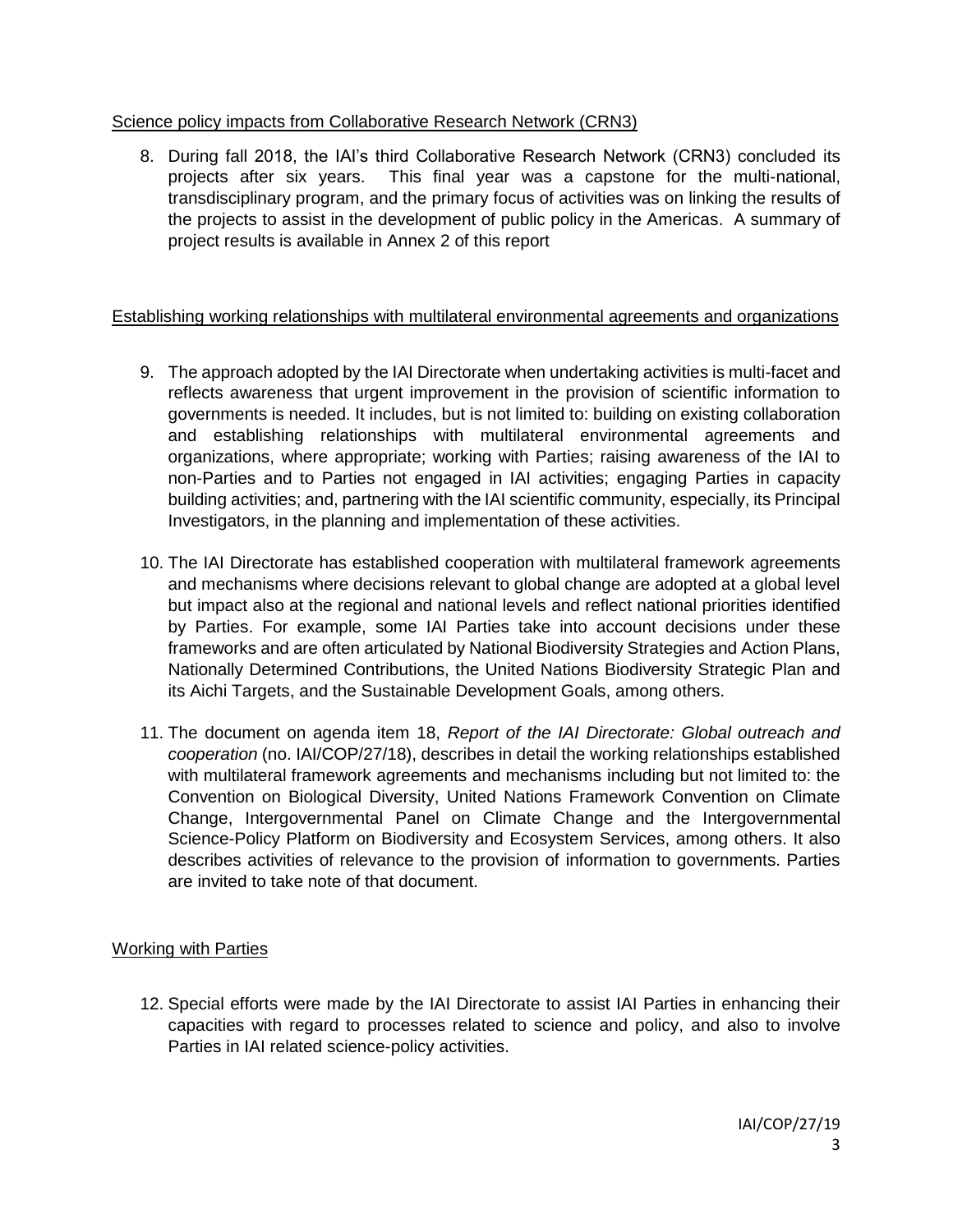- 13. The document on agenda item 17, *Report of the IAI Directorate: Capacity building* (no. IAI/COP/27/17), describes in detail the role of the IAI Directorate and Parties in these activities and the expected results of these efforts. Parties are invited to take particular note of paragraphs 12 to 30, of this report and recommendations 49 to 50 that aim at strengthening the development of science-policy capacities in IAI Parties, including the development of an IAI Science-Policy Fellowship program.
- 14. The Directorate notes that work with Parties also provides opportunities to understand the priorities at sub-national levels, including the municipal, local communities level. For example, the IAI Directorate met with and is in the process of establishing a Memorandum of Understanding to partner with the United Nations Office for South-South Cooperation (UNOSSC) on specific activities in Latin America. This evolving partnership focuses on the promotion of enhanced South-South cooperation, and triangular South-South cooperation with developed countries when appropriate. A result of this evolving partnership is the submission, in partnership with the QIAO Foundation, of a project on *International collaborative initiative for decarbonization and climate resilient governance in megacities of South America* which involves the municipalities of Buenos Aires, Argentina, Santiago, Chile and São Paulo, Brazil. The project is described in the publication *South and Triangular Cooperation on Climate Technologies, Regional Perspectives<sup>2</sup>* .

# Raising awareness of the IAI to non-Parties and to Parties not engaged in IAI activities

15. Special efforts were made by the IAI Directorate to meet with non-Parties and Parties not engaged in IAI activities during the intersessional period. These meetings stressed the role of the IAI in the provision of scientific information to governments for the development of public policy relevant to global change. Discussions also focused on the benefits that membership may provide, including: participation in IAI capacity building and science related activities; enhancement of their scientific institutions and, by extension, their capacity to provide information to their policy makers; equal participation in a regional scientific and policy oriented community that is enhancing their influence in discussions in meetings and activities of multilateral environmental agreements and organizations; and, articulation of their national concerns and priorities in a regional context.

# Recommendation

 $\overline{\phantom{a}}$ 

16. The Conference of the Parties is invited to consider adopting the draft decisions contained in the Annex to the present document.

<sup>2</sup> See: [http://www.iai.int/en/post/detail/workshop-on-south-south-cooperation-for-climate-and-sustainable](http://www.iai.int/en/post/detail/workshop-on-south-south-cooperation-for-climate-and-sustainable-development-progress-latin-american-and-caribbean-climate-week)[development-progress-latin-american-and-caribbean-climate-week](http://www.iai.int/en/post/detail/workshop-on-south-south-cooperation-for-climate-and-sustainable-development-progress-latin-american-and-caribbean-climate-week)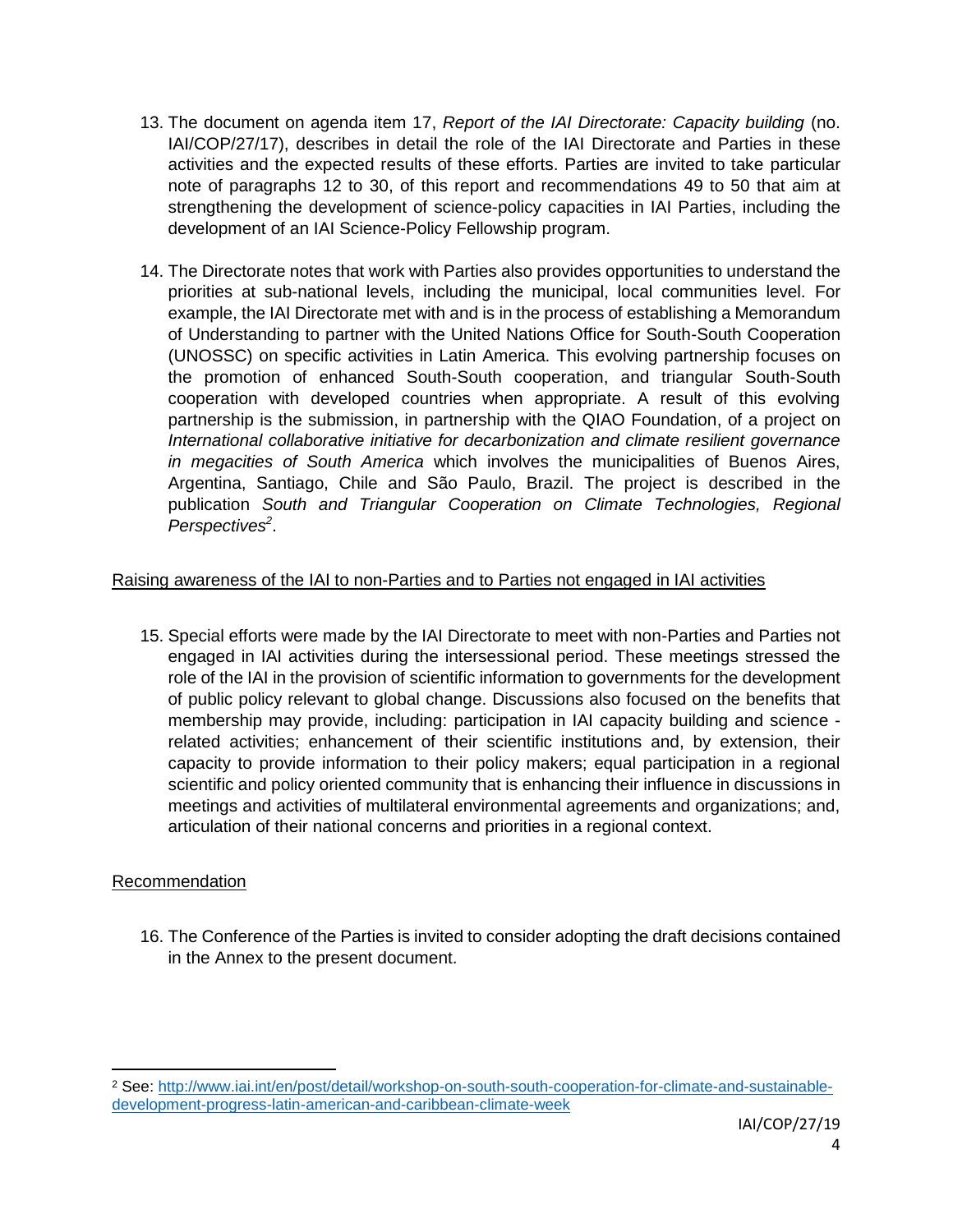**Annex 1**

# **Draft decisions of the Conference of the Parties**

# **Science-Policy**

# *Directed to the Parties*

XVII/xx. The Parties are invited to establish a process or mechanism by which the IAI focal point would be able to present the outcomes and results of IAI scientific projects to decision makers for the development of public policy relevant to global change.

XVII/xx. The Parties are invited to identify to the IAI Directorate priority areas and research needs for policy and decision making related to global change.

### *Directed to the IAI Directorate*

XXVI/xx. The IAI Directorate is instructed to establish a mechanism to inform Parties, through their focal points, of outcomes and results of IAI scientific projects that may assist in the development of public policy relevant to global change.

XXVI/xx. The IAI Directorate is instructed to assist the Parties in identifying priority areas and research needs for policy and decision making, as appropriate, related to global change and wherever possible, use this when designing and implementing its science program.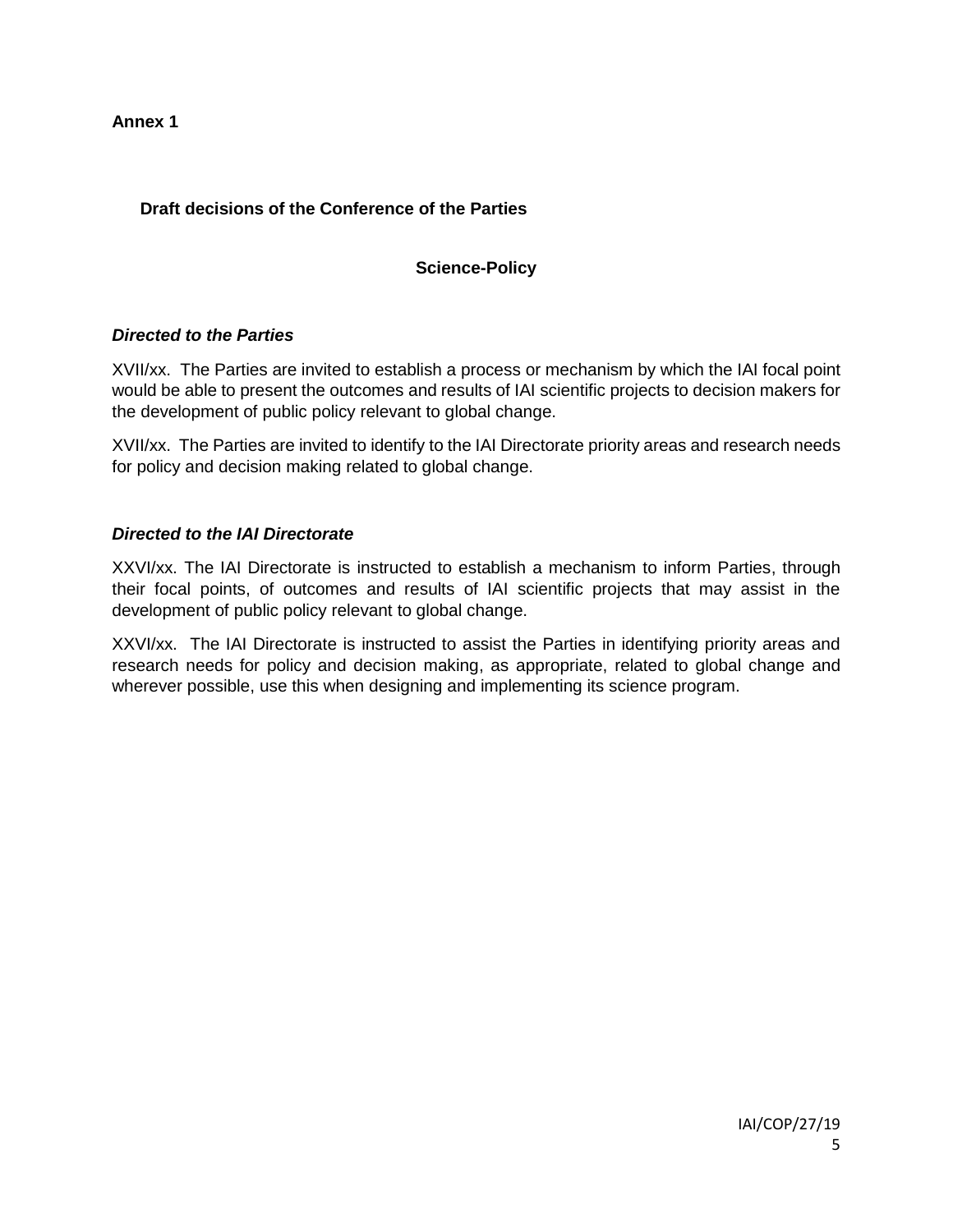### **Annex 2**

### **Science-Policy Impacts from Collaborative Research Network (CRN3)**

**CRN3005 on "Nitrogen Cycling in Latin America: Drivers, Impacts and Vulnerabilities" (PI Ometto)** provided a broad integrative network to study, document and understand the processes that modify different aspects of the nitrogen (N) cycle using direct measurements and regional modeling techniques. Results of social dimensions analyses may be used to develop the first socioeconomic policies to manage N in the region.

### **Impact**

CRN3005 catalyzed action at the international level (INMS, UNEP/UNEA, the Global Partnership on Nutrient Management, and the SBSTA), and regionally to the Brazilian National Inventory on GHG emissions and the RedeClima activities on Land Use and Land Use Changes. In Colombia, Chile, and Mexico, CRN3005 raised the profile of N and N emissions. In Argentina and Uruguay, the results on nitrous oxide emissions are being considered to manage crops and GHG emissions. Meetings with the Ministry of Agriculture in Uruguay led to establishing emission factors for nitrous oxide in national inventories. In Argentina, frequent meetings with global change and environmental authorities were held to discuss GHG inventories and regional emission factors. A nation-wide network has been formed in Argentina to foster the use of crop rotations with legumes to reduce fertilizers and improve soil quality, now widely accepted by both farmers and policy makers in the region.

**CRN3025 "Enhancing knowledge exchange for conservation and management of tropical dry forests in the Americas (TropiDryII)" (PI Sanchez Azofeifa)** has spent over six years filling critical information gaps on less-studied tropical dry forests (TDF) in Mexico, Costa Rica, Cuba, Venezuela, and Brazil. Investigators determined which ecosystem service frameworks could be best used by land-use/land-cover institutions in TDFs in the five countries, and worked with local partners to institute monitoring and modeling programs.

### **Impact**

CRN3025 supports the development of policies that recognize cultural diversity, citizen rights, and social inequalities over objective economic and/or biological indicators. Researchers found that the type of protected area (e.g., restricted use versus sustainable use) is a large factor in the effectiveness of land use management. Sustainable use protected areas allow for indigenous/traditional uses and have positive conservation outcomes. Restricted use protected areas lead more often to conflict and illegal uses, thus contributing to deforestation. The group is in direct contact with decision-makers at the Brazilian federal level.

**CRN3035 "Towards usable climate science: Informing sustainable decisions and provision of climate services to the agriculture and water sectors of southeastern South America" (PI Hidalgo)** coordinated the work of social and natural scientists, in collaboration with government professionals and other stakeholders, to jointly frame, understand and tackle a crossborder issue such as the provision of climate services in Southeastern South America (SESA), facilitating sustainable agriculture and water resource management in four countries in a changing climate.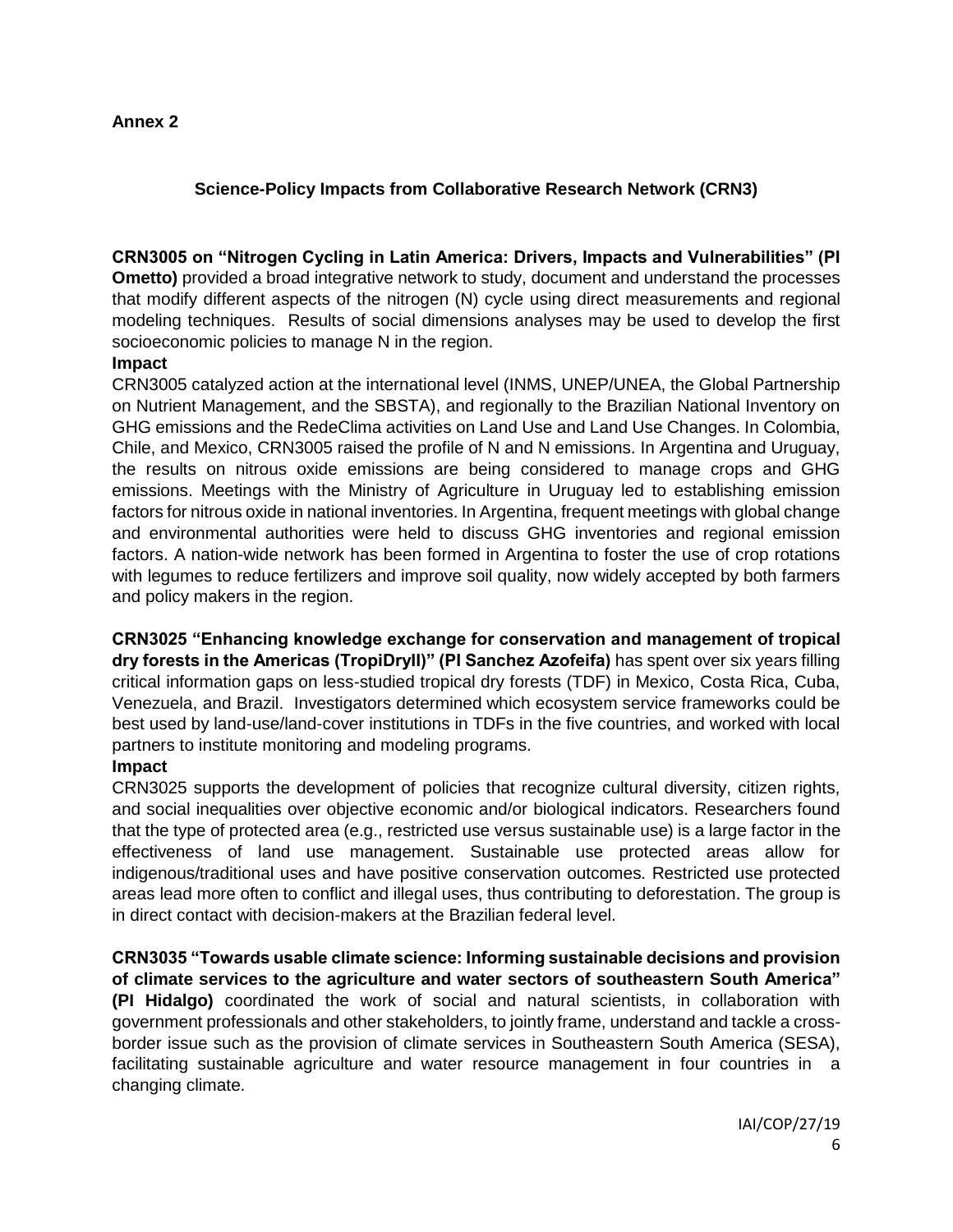#### **Impact**

CRN3035 contributed to institutional and human capacity and to overcoming barriers for sustainable adaptation to climate variability/change in agriculture and water sectors. Best practices were created to inform design and implementation of national and regional climate services in the target region. As a result of CRN3035, a crop yield forecasting system for maize, wheat and soybean has been employed by Pampean farmers to plan their agricultural practices more efficiently and profitably. Paraguay is looking to implement a similar tool.

#### **CRN3036 on "Land use, climate and infections in Western Amazonia (LUCIA)" (PI Barbieri)**

focuses on current and future vulnerabilities of selected socioecological systems in the Western Amazonian region to the impacts of coupled Land Use and Land Cover Changes (LUCC) climate change dynamics.

#### **Impact**

Because of CRN3036, Ecuador has changed policies regarding mining and has made advances on the implementation of an early warning alarm system to detect deforestation and malaria outbreaks in Ecuador. In Brazil, researchers have identified communities that are vulnerable to poverty and emerging health crises today and in the future. In Peru, results from mercury, anemia, adult lipid panels and micronutrients screening in children were reported back to participating families and their health care providers. During these meetings, the Peru and US teams were interviewed on live TV to describe the research, interpretations, and suggest ways of moving forward.

**CRN3038 on "Sensing the America's Freshwater Ecosystem Risk from climate change (SAFER)" (PI Perillo)** aimed to understand the influence of freshwater systems on the lives of those living around the basins, and how those people also influence the waterways. Investigators employed freshwater ecosystems as "sentinels" or "sensors" of climate variability and watershed processes.

### **Impact**

CRN3038 SAFER used participatory approaches for guiding decision making around risk and water management issues and in some cases, included the development of policy guidelines. In Chile significant impacts on monitoring policy included: 1) monitoring now includes intact lakes as reference systems; 2) scientific design now includes pairs of large and small lakes and sites along climate gradients to monitor the range of climate drivers; 3) a 20-year update on previous baseline studies; and 4) incorporation of high-frequency sensor data. In Uruguay, the government approved the Management Plan for Laguna de Rocha, a major step in a 20-year process to create a participatory (local and national stakeholders) plan for the protected area. SAFER contributed to the threats assessment and risk analysis; and 4) three additional sites in Uruguay and Argentina are carrying out activities because of convening stakeholders and decision-makers that inform development regarding the interactions of ecosystem, economic and social aspects, including municipal waste-water treatment and lake management plans. Outreach in particular to children and young adults has been particularly successful. Publication of two books will train the stewards of the future.

**CRN3056 "Innovative Science and Influential Policy Dialogues for Water Security in the Arid Americas (Aguascapes)" (PI Scott)** took a novel perspective on trans-boundary water issues around hydroclimatic and landcover variability, water resource use, and institutional change. In addition to innovative science that integrates disciplines, it fostered influential policy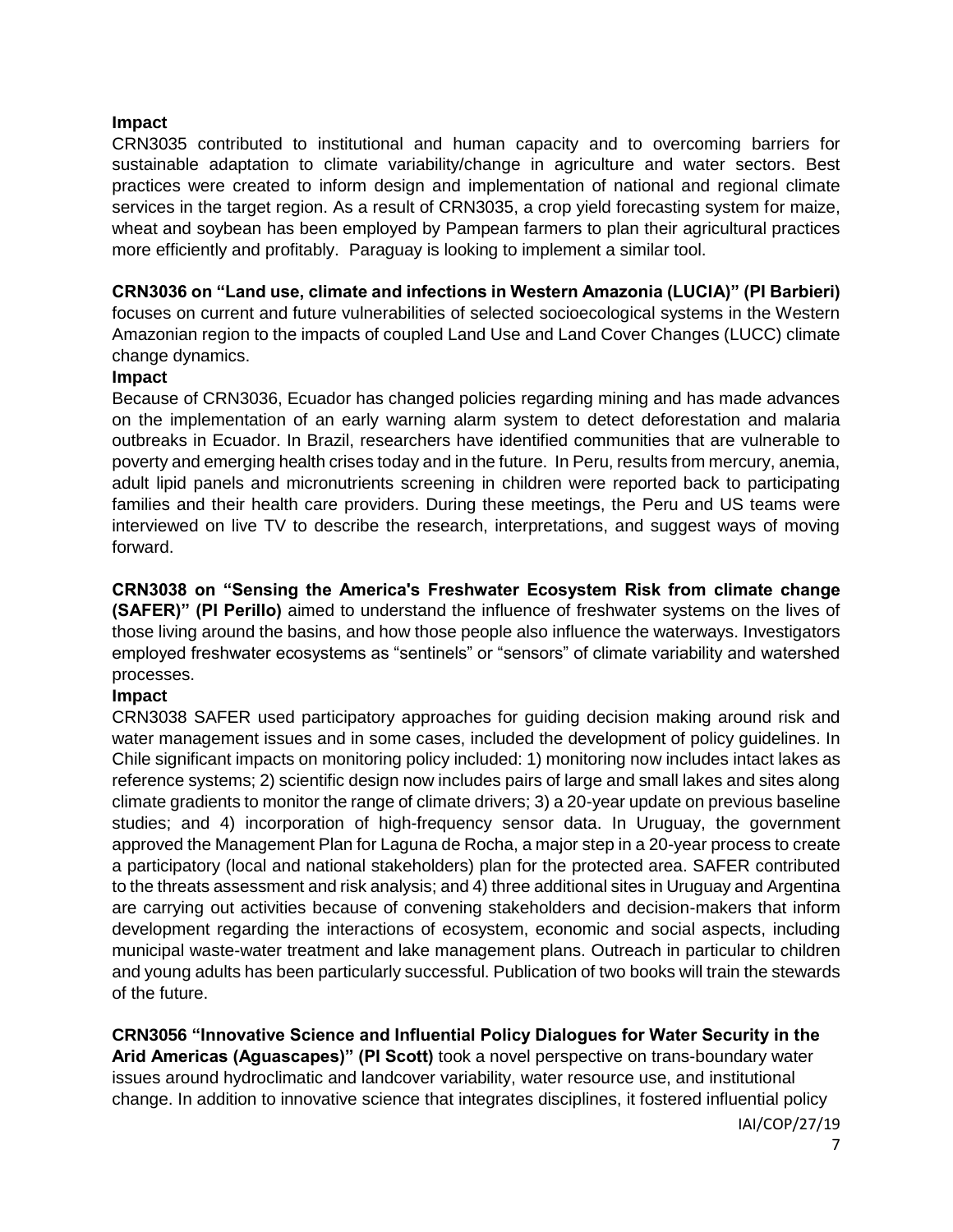dialogues around water security in a manner that strengthens global change adaptation in the arid Americas. The Aguascapes project has seen two fundamental shifts in the research conducted by the team and partners, as well as interactions with decision-makers: 1) uptake of policy-relevant research on global change, and 2) modified research design based on decisionmaking criteria.

### **Impact**

CRN3056 furthered institutional change in urban water management in the Sonora and Chihuahua regions, and Mexican water policies. They were successful in informing policymakers on institutional reform of water management in Mexico, both at the local and national levels, for instance through participation in the Congresses of the National Association of Water Utilities. A survey among researchers and stakeholders assessed the perspectives of desalination of sea water for export in the Gulf of California. Lastly, the team raised awareness about water security and demands of meeting sustainability and adaptation for water management in Mexico.

**CRN3070 on "Variability of Ocean Ecosystems around South America (VOCES)" (PI Piola)**  focused on the mechanisms controlling the exchange of mass and biota between the marine ecosystems spanning the coastal regions of Peru, Chile, Argentina, Uruguay and southern Brazil, between these regions and the neighboring deep ocean, and their impacts on biogeochemical processes and key species. A pilot implementation of the Ecosystem Approach to Fisheries and co-management in the yellow clam fishery in Uruguay helped address ecological, economic and social issues. Projections on the future evolution of large marine ecosystems are dependent on the quality of projections of the low-level atmospheric circulation.

### **Impact**

CRN3070 researchers took part in the report for G7 ministers, *Future of the Oceans and its Seas: a non-governmental scientific perspective on seven marine issues of G7 interest.* Investigators and IAI Directorate participated at the UN Ocean conference entitled *How scientific knowledge on oceans can contribute to the implementation of national action plans on climate and humaninduced changes.* Data are also informing possible new marine protected areas and fisheries management under climate change in Uruguay, is one of the first co-management studies on small-scale fisheries in the region. PIs sit on the Scientific Advisory Board of the *Pampa Azul* Initiative, an Argentine inter-ministerial initiative. The project has also contributed to the evaluation and declaration of the Namuncurá/Burdwood Bank Marine Protected Area, declared by Argentina (Argentine Law 26.875, 2013).

**CRN3076 on the "Effects of Anthropogenic Habitat Perturbation on Rodent Population Dynamics and Risk of Rodent Borne Diseases" (PI Bausch)** evaluates the ecology and societal vulnerability to rodent borne diseases as a consequence of climate change and habitat perturbation in Peru, Ecuador and Bolivia. It aimed at developing low-tech, locally adaptable survey and interview tools to assess real and perceived societal vulnerabilities and risks of local communities associated with rodent borne diseases.

# **Impact**

CRN3076 promoted policy discussions in the Peruvian Ministries of the Environment and Health. A symposium on "Policy Implications of Public Works in Pristine Habitats" for disseminated and shared the results with government policy makers and other stakeholders in Peru, Bolivia and Ecuador.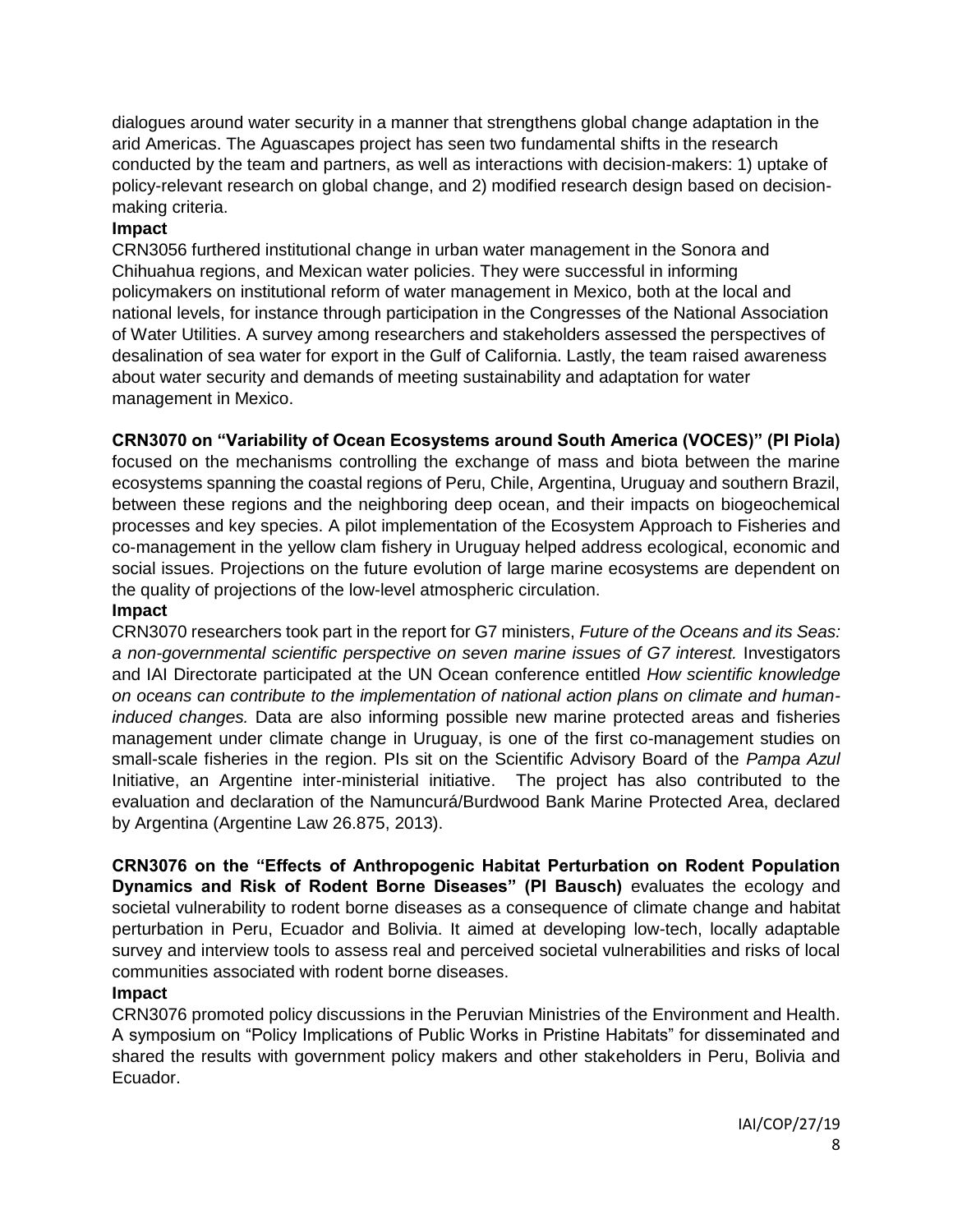**CRN3094 "Assessment of marine ecosystem services at the Latin American ANTARES timeseries" (PI Kampel)** aims at understanding the impact that changes in the ocean have in the regulating and supporting ecosystem services provided by phytoplankton and connecting these ecosystem services with the human populations in the coastal areas of the ANTARES network sites in Argentina, Brazil, Chile, Colombia, Ecuador, Peru, Mexico and Venezuela. **Impact**

CRN3094 investigators identified which factors regulate short-term dynamics and yield in several important fisheries. When combined with bioeconomic drivers of fisheries, this information is crucial for managing fisheries in the future. This research can help policy makers understand the limits to fisheries, especially if overfishing and climate change compromise their resilience. Case studies on tourism and fisheries in Ubatuba, Brazil are already guiding policy making at local and regional scales. Investigators are members of more than a dozen science-policy panels, committees and working groups in eight countries.

# **CRN3095 "Bridging Ecosystem Services and Territorial Planning (BESTP)" (PI Paruelo).**

The main goal of this project is to make operational the concept of Ecosystem Services (ES) for land use planning in southern South America, generating novel insights on ES theory and on the application of the ES framework for territorial planning. Research problems focus on land use changes (LULC) and ES loss in selected landscapes of Southern South America.

### **Impact**

Designed to inform land and natural resource management decisions in southern South America, CRN3095 researchers worked closely with NGOs, local and national governments and private stakeholders, as well as conservation professionals to develop ECOSER, a tool set for incorporating ecosystem services into decision making. Examples of impact at multiple scales include setting up adaptive management units in commercial ranches with ranchers' associations and the Uruguayan Ministry of Livestock, Agriculture and Fisheries. Researchers worked with Chilean environmental ministers to mainstream ecosystem services in public policy. In Uruguay, investigators lead efforts with the Board of Livestock on Natural Grasslands, comprised of policy makers from natural resource management agencies, to incorporate the ecosystem services framework into sector policies. In Argentina, the deforestation database produced by BESTP contributed to court recommendations and bringing to trial those who are illegally deforesting in Salta.

*In addition to the 10 projects listed above, seven smaller projects of shorter duration have previously concluded and provided real, practical guidance to policy makers and to institutions of science governance towards improving the generation and mobilization of knowledge in interdisciplinary problem- and solution-oriented projects:*

**CRN3097** "Intensive Training Program in Management of Social-Ecological Systems to Support Decision Making" (PI Balvanera). The project developed a short course on environmental research and management documenting the dynamics of establishing transdisciplinarity. A research project was co-designed between course participants, an NGO working in the Monarch Biosphere Reserve and inhabitants of the study area. Combining the understanding of ecosystem function and social vulnerabilities, the design of adaptive management options included sustainable ecosystem management practices, participative communication and education strategies, redesign of some community rules, technical maintenance interventions and bureaucratic (permitting) changes.